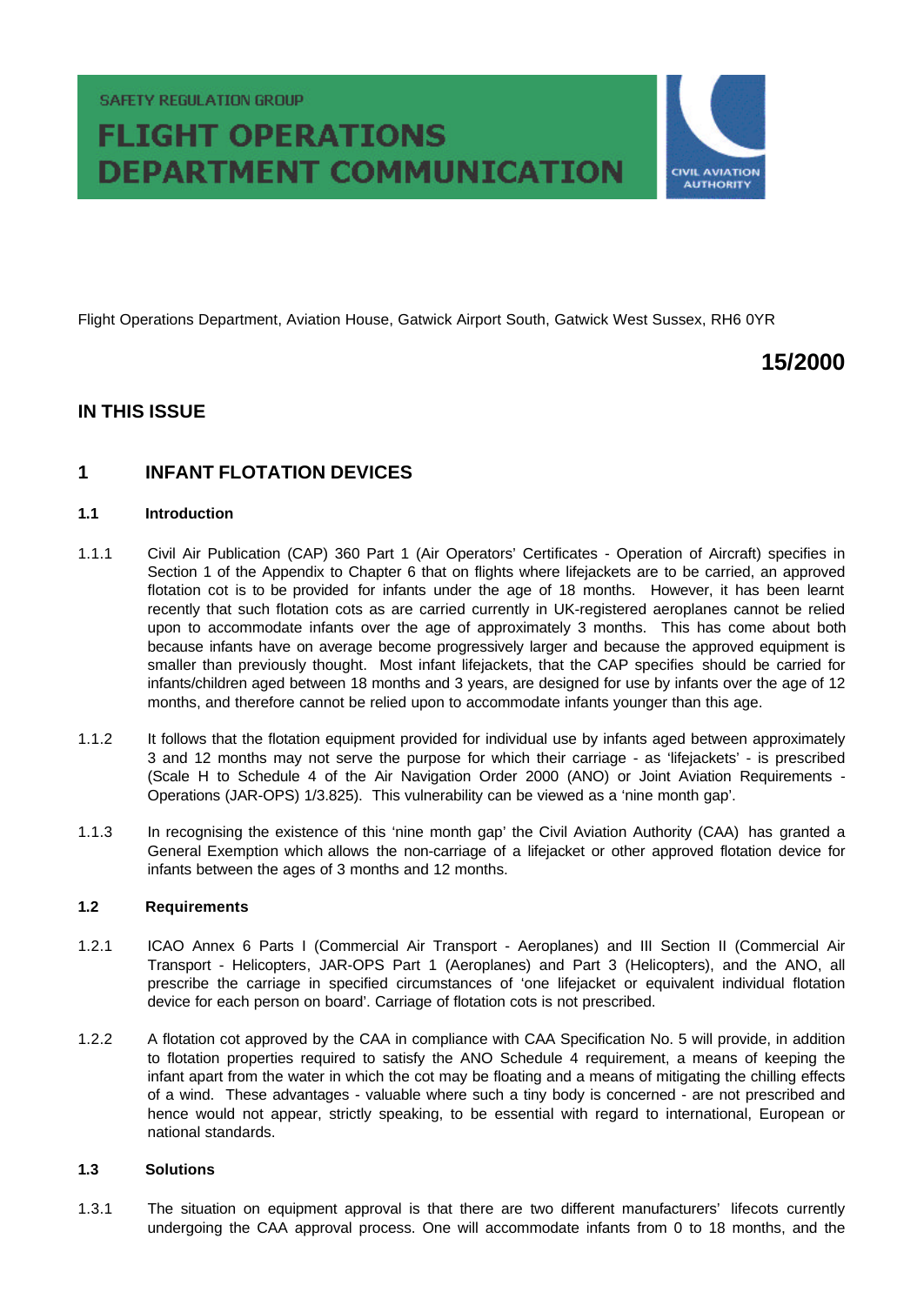other from 0 to 24 months. Both these lifecots are expected to be approved shortly. One infant lifejacket that is currently approved by the CAA accommodates infants from 0 to 60 months.

1.3.2 Operators should now give consideration as to how they intend to ensure compliance with the infant flotation device requirement. The CAA is aware that the Federal Aviation Administration's (FAA) Civil Aeromedical Institute (CAMI) is at the moment investigating the potential of cot style flotation devices to improve upon the preservation of life likely to be afforded by infant lifejackets. The National Transportation Safety Board (NTSB) Safety Recommendation A-85-48 recommends amending the TSO to 'provide specific minimum performance standards for flotation devices designed to meet the needs of infants, including whole body protection from hypothermia'. If this were to lead the FAA to prescribe the carriage of flotation cots, it is probable that the JAA and, possibly, ICAO, would in time follow suit. Operators who are thinking of choosing the option of replacing currently carried lifecots with the infant lifejackets are invited to reflect that, following any survivable accident on water, there might be increased loss of life amongst infants who had not been given the level of protection that would have been provided if the new flotation cots had been purchased.

#### **1.4 Exemption**

- 1.4.1 The General Exemption allows the non-carriage of a lifejacket or other approved flotation device for infants between the ages of 3 months and 12 months. Operators will be given adequate but not excessive time to make their choice, allocate funds, place their orders, train their crews and effect change. Until the change is effected, operators are expected to continue to carry the current scale of infant flotation devices. Operators who decide to re-equip with infant lifejackets only will be expected to have completed the re-equipment by 30 November 2001 which is the expiry date of this Exemption.
- 1.4.2 Due to the additional cost, and the fact that the new infant lifecots have yet to complete the approval process, the CAA proposes that operators who decide to re-equip with the new lifecots will, upon application, be granted a specific Exemption that will allow the non-carriage of a lifejacket or other approved flotation device for infants between the ages of 3 months and 12 months valid until 31 May 2002.
- 1.4.3 Both Exemptions are subject to the provision that they will be revoked if at any time it would be inconsistent with a standard adopted pursuant to the European Commission Regulation on the Harmonisation of Technical Standards for Civil Aviation for them to remain in force.

#### **1.5 Summary**

- 1.5.1 Having learnt recently that the flotation equipment provided for individual use by infants aged between approximately 3 and 12 months may not serve the purpose for which their carriage - as 'lifejackets' - is prescribed, it is incumbent upon the Authority to take action to ensure that this situation is rectified as soon as is practicable.
- 1.5.2 If the recipients of this FODCOM have any comments on its content or wish to receive further explanation, they should address them to:

Mr Dave Gibb Flight Operations Policy Safety Regulation Group Aviation House 1W Gatwick Airport South West Sussex RH6 0YR

Fax 01293 573991

Tel 01293 573508 e-mail dave.gibb@srg.caa.co.uk